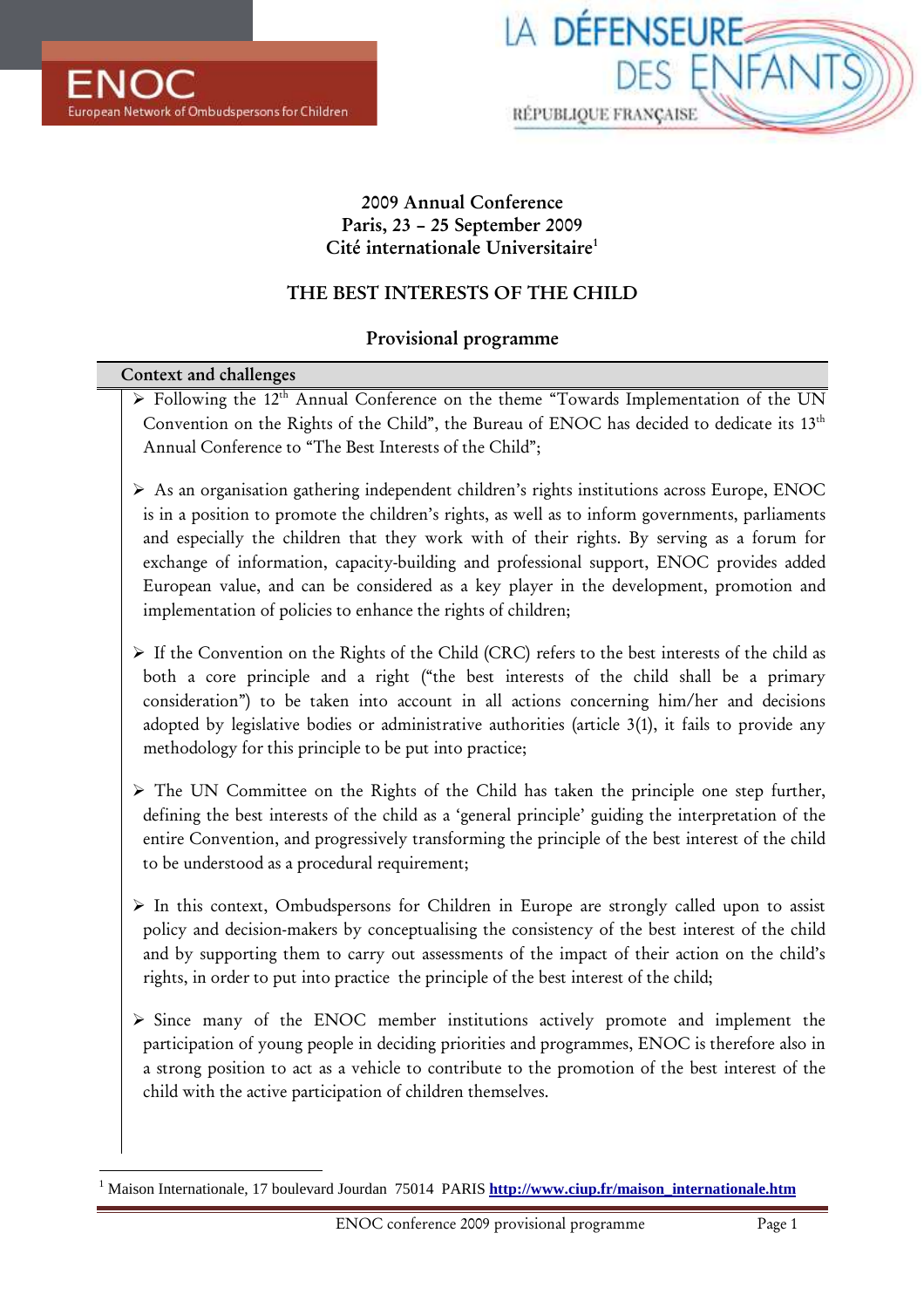### **The ENOC Conference in Paris**

### **Aims of the conference**

- Mutual learning: supporting the exchange of good practice between Ombudspersons across Europe.
- Channelling the experience and expertise of Ombudspersons for Children, and through them, children's voices in European states as well as into EU policy-making where the best interest of the child is concerned.
- Strengthening the collective knowledge of ENOC members leading to the drafting of a vision of the "Best interest of the Child" shared by all the Ombudspersons for Children in Europe.
- Promoting the role of Ombudspersons for Children as a tool towards a better implementation of the UN Convention on the Rights of the Child in Europe namely the best interest of the child as both a core principle and a primary consideration to be taken into account in all decisions adopted by legislative bodies or administrative authorities (article 3(1).

### **Format**

- Plenary session presentations will involve:
	- $\blacksquare$  International references and recommendations (CRC and other UN bodies...);
	- - European references, tools and recommendations (Council of Europe, Council of Europe Commissioner for Human Rights, European Court of Human rights, European Union Agency for Fundamental Rights, European Parliament, European Commission…);
	- National mechanisms (presentation by Ombudspersons' offices of 2 or 3 good practices and other actions selected by the Bureau in the fields identified);
	- Incorporation of the best interest of the child in Constitution and domestic law;
- Workshops sessions will be based on presentations by Ombudspersons' offices focused on best practices, strategies, key research, ideas, models and campaigns that might be replicated by ENOC members in other countries in order to promote the best interest of the child.

# **Objectives**

- To prioritise a comprehensive approach in order to both involve the Ombudspersons in Europe as well as European representatives of the treaty based bodies, international experts and observers on themes they are most concerned with in the sphere of the best interest of the child;
- To gather ENOC members' contributions on the central theme of the best interest of the child in a range of sensitive and challenging situations, which persistently represent serious institutional and environmental factors in the insufficient respect of children's fundamental rights;
- To facilitate the dissemination of information and guidance from European and international organisations (particularly the European Commission, Council of Europe, Council of Europe Commissioner for Human Rights, European Court of Human Rights, European Union Agency for Fundamental Rights, European Parliament, …);
- To involve as many ENOC members as possible in active participation throughout the programme.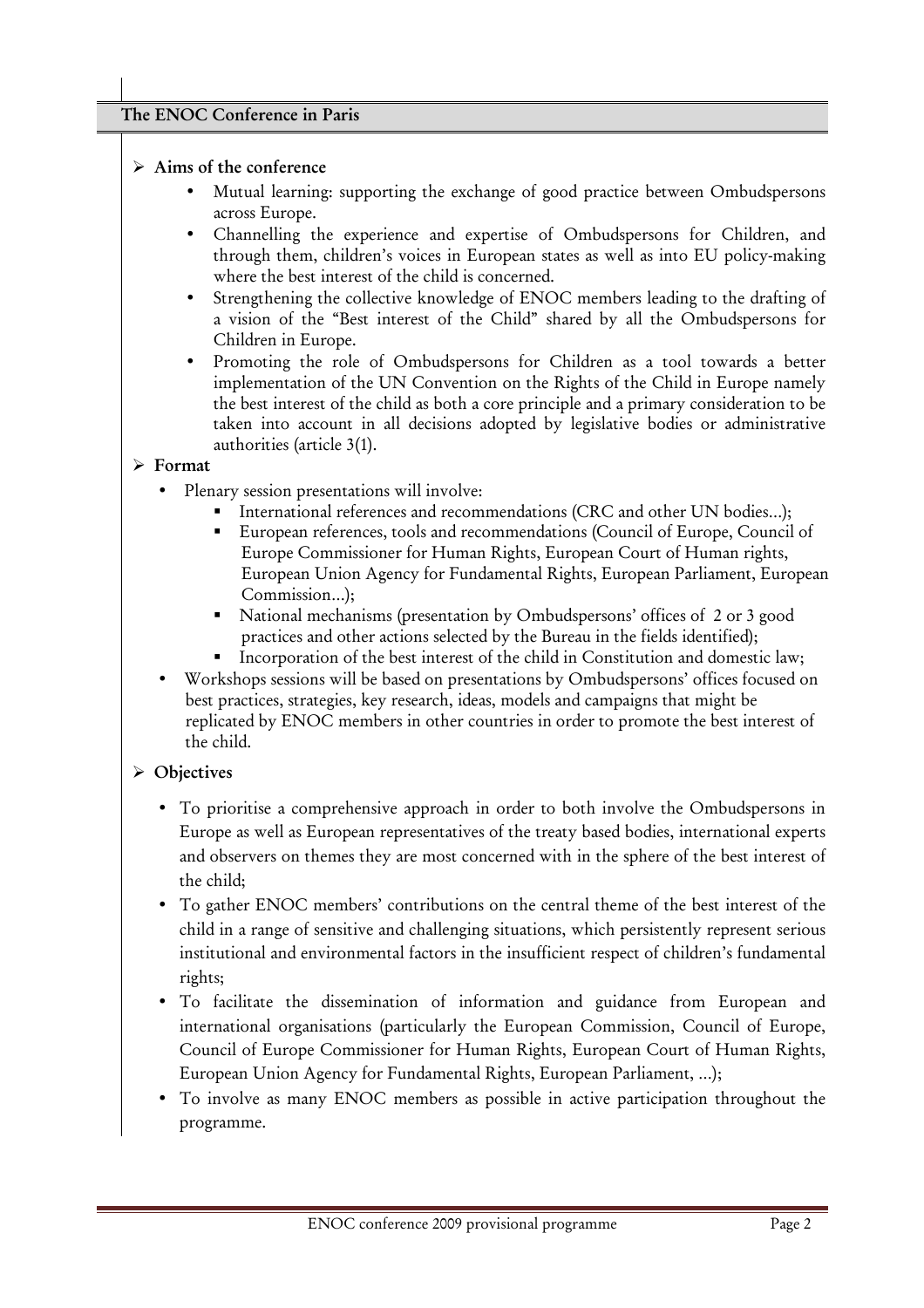### **Day 1 Wednesday 23rd September 2009**

8.30 – 9.00 Registration of participants

### 9.00 – 10.00 **Opening session**

*Chair: Emily Logan, Ombudsman for Children, Ireland, Chair of ENOC* 

(Translations available in English, Spanish, Russian and French)

- 9.00 9.20 **Welcome by Dominique Versini, Ombudsperson for Children, "Défenseure des enfants", France**
- 9.20 10.00 **ENOC annual review of activities:** *Emily Logan*

10.00 – 11.00 **Brief summary of updates on activities<sup>2</sup> from ENOC members** (2 minutes presentations)

11.00 – 11.30 Coffee break

**11.30 – 11.45 The best interest of the Child in Europe, the reality on the occasion of the celebration of the 20th anniversary of the UN Convention on the Rights of the Child.**  *Message by Thomas Hammarberg, Council of Europe Commissioner for Human Rights*

**11.45 – 12.15 Assessment tools to measure the impact of policy and legislation reforms on the rights of children.** Which practice in Europe? How to build a new policy and legislation reform process that will take into account the impact on the rights of children? *Margaret Wachenfeld, UNICEF Brussels Office, Senior Policy adviser, Office relations with EU institutions*

### 12.15 – 12.45 **Discussion**

12.45 – 14.15 Lunch

14.15 – 16.00 **Plenary session 2**

# **National mechanisms promoting incorporation of the best interest of the child in domestic law, policies and the support from international tools**

*Chair: George Moschos, Deputy Ombudsman for Children's Rights, Greece, Secretary of the ENOC Bureau* 

(Translations available in English, Spanish, Russian and French)

14 .15 – 14.45 **Indicators to measure child rights across the EU**:

The report on *'Developing indicators for the protection, respect and promotion of the rights of the child in the European Union'* issued by the European Union Agency for Fundamental Rights *Ms Anastasia Crickley, Chairperson of European Union Agency for Fundamental Rights* 

14.45 – 15.00 Discussion

 $\overline{a}$ 

<sup>&</sup>lt;sup>2</sup> Updates on activities from ENOC members to be sent to the ENOC secretariat (Polina Atanasova [secretariat@ombudsnet.org]), by August 31<sup>st</sup>.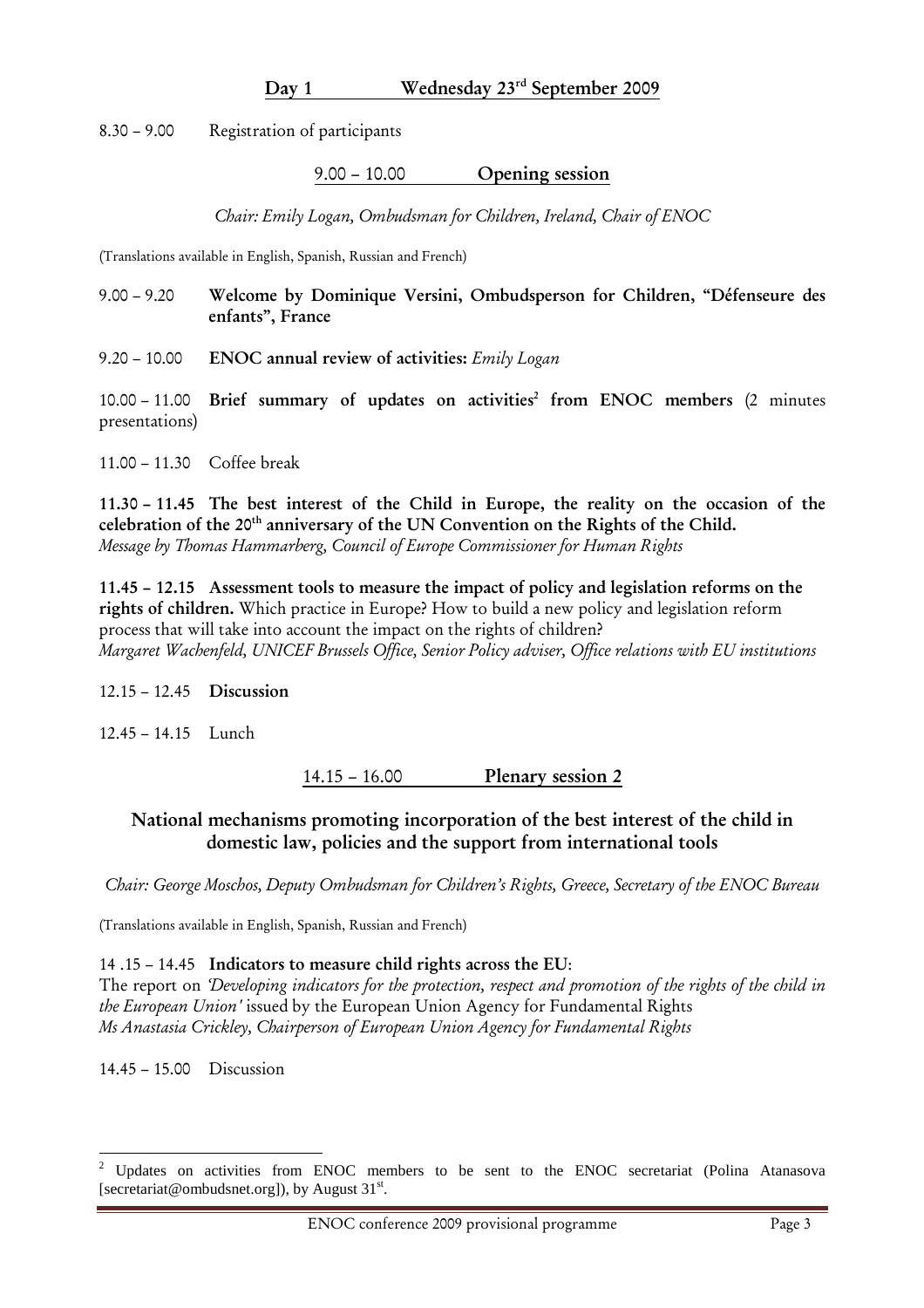15.00 – 16.00 **For a better consideration of the best interest of the unaccompanied foreign minors** 

15.00 – 15.20 The OCO's action-oriented participation project to support separated children. *Emily Logan, Ombudsman for Children in Ireland, Chair of ENOC and Leylah Mohammed, Project Liaison Officer, Ombudsman for Children's Office, Ireland* 

15.20 – 15.40 The controversy about age determination for asylum-seeking young people. *Professor Sir Al Aynsley-Green, Children Commissioner for England* 

15.40 – 16.00 Discussion

16.00 – 16.30 Coffee break

16.30 – 17.00 **Ensuring that the best interest of the child prevails in disputes over parental divorces and separation**

Key lessons learnd from ENOC Survey on Children's rights and disputes over parental divorce and separation. *Peter Newell, international expert*

Principal lessons drawn from the SEE Children's Ombudspersons' Network Conference organised with ENOC in May 2009 at Dubrovnik on Children and disputed divorces and access for children to national, international and European justice *Mila Jelavic, Ombudsperson for Children, Croatia* 

### 17.00 – 18.00 **Using international justice and tools to assert the best interest of the child**

- ‐ 17.00 17.30 **Access for children to European and International Justice**  ENOC's study and working group *Peter Newell, international expert and Leda Koursoumba, Commissioner for Children's Rights for Cyprus chair of the working group*
- ‐ 17.30 18.00 **ENOC's declaration projects**

o **ENOC draft declaration on Children in armed conflicts**  *Presentation by Dominique Versini* and discussion

- o **ENOC first draft declaration on the "CRC, 20 years later"**  *Presentation by Peter Newell* and discussion
- 18.00 **Close of first day**

**20.30 Dinner at the panoramic restaurant "Le Ciel de Paris", Montparnasse tower**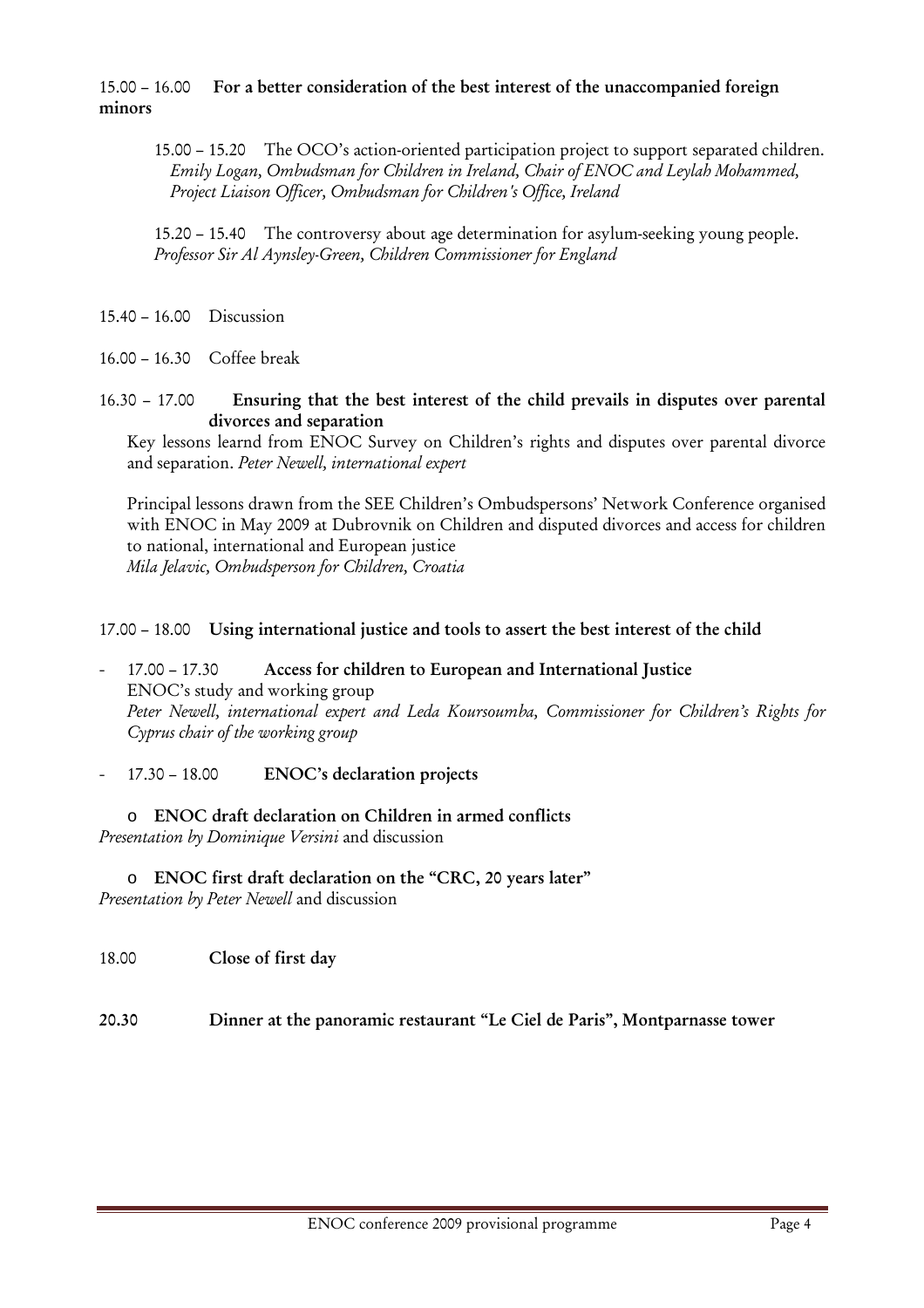# **Parallel Workshops 1**

# **1. The best interest of the child through the family life, social life and today's society**

| 1.1. Right                                                           | $9.00 - 10.15$                                                                                                                                                                                                                                                                                      |
|----------------------------------------------------------------------|-----------------------------------------------------------------------------------------------------------------------------------------------------------------------------------------------------------------------------------------------------------------------------------------------------|
| to be heard                                                          | Presentation of good practices                                                                                                                                                                                                                                                                      |
| and                                                                  | > The voice of children having faced tough situations (such as domestic violence, sexual                                                                                                                                                                                                            |
| participate                                                          | abuse, incest)                                                                                                                                                                                                                                                                                      |
| in decision                                                          | Reidar Hjermann, Ombudsman for Children, Norway                                                                                                                                                                                                                                                     |
| making in                                                            |                                                                                                                                                                                                                                                                                                     |
| the                                                                  | > Giving young people a voice: the right of children to express views and opinions                                                                                                                                                                                                                  |
| community                                                            | Carmen Zammit, Commissioner for Children's Rights, Malta                                                                                                                                                                                                                                            |
| life                                                                 |                                                                                                                                                                                                                                                                                                     |
|                                                                      | > The project of Child Collaborators of the Public Defender of Human Rights -<br>Children Ombudsmen in Slovak Republic (in schools, foster home, and other<br>institutions taking care of Children)<br>Lenka Bodnarova, Legal advisor for the Public Defender of Human Rights in Slovak<br>Republic |
| 1.2.<br>The world<br>through<br>children and<br>young<br>people eyes | $9.00 - 10.15$<br>>"If children ruled the world"<br>Adults, children's and young people's experience of rights: which world through<br>children and young people's eye<br>NICCY Youth panel members : Barry McCrory, Vishal Sridhar, Megan O'Kane                                                   |
| 1.3.<br>Juvenile<br>Justice &                                        | $9.00 - 10.15$<br>Presentation of good practices                                                                                                                                                                                                                                                    |
| physical<br>restraint                                                | (Translation available in English, Spanish, Russian and French)                                                                                                                                                                                                                                     |
|                                                                      | Translation from Russian to English and French to English available<br>$\triangleright$ Lithuania's experience in the reformation of Juvenile Justice<br>Rimante Salaseviciute, Ombudsman for Children of the Republic of Lithuania                                                                 |
|                                                                      | Recommendations and observations handed down by the French Ombudsman for<br>➤<br>children, over the government's reformation on Juvenile Justice<br>Carol Bizouarn, Legal advisor to the Ombudsman for Children, France                                                                             |

10.15– 10.45 Coffee break (except for workshop 2.1 that will begin at 11.30 and 2.3 at 11.15, because of the press conference that will be held between 10.15 and 11.30)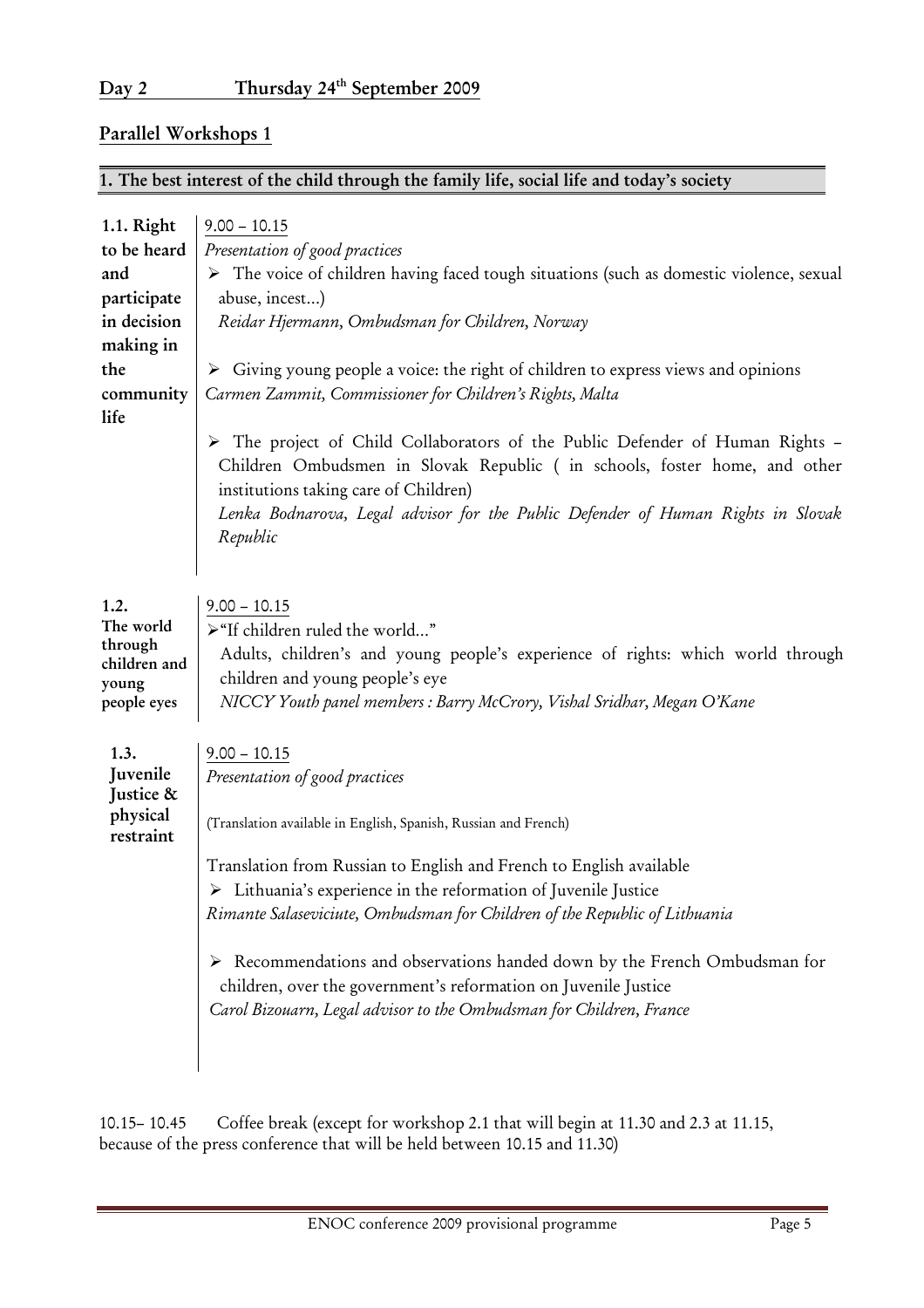# **Parallel Workshops 2**

# **2. The best interest of especially vulnerable children**

| 2.1.<br>Children<br>with<br>disabilities                                                         | $11.30 - 13.00$<br>Presentation of good practices<br>> Hearings of children with specific needs and victims of sexual abuse or ill-treatment<br>by the Police<br>Marie-Anne Rodesch-Hengesh, President of the Ombuds-committee for the Right of<br>Children, Luxembourg<br>> Project of the Hungarian Ombudsman on the re-enforcement of fundamental<br>rights of children with disabilities<br>Agnes Lux, project coordinator for the Hungarian Ombudsman                                                                                                                                                                                                                                                                                                                                                                                                                                                                                                                                                                                                                                                                                                                                                                                                                                                                                                                                                                                                                                                                                                                          |
|--------------------------------------------------------------------------------------------------|-------------------------------------------------------------------------------------------------------------------------------------------------------------------------------------------------------------------------------------------------------------------------------------------------------------------------------------------------------------------------------------------------------------------------------------------------------------------------------------------------------------------------------------------------------------------------------------------------------------------------------------------------------------------------------------------------------------------------------------------------------------------------------------------------------------------------------------------------------------------------------------------------------------------------------------------------------------------------------------------------------------------------------------------------------------------------------------------------------------------------------------------------------------------------------------------------------------------------------------------------------------------------------------------------------------------------------------------------------------------------------------------------------------------------------------------------------------------------------------------------------------------------------------------------------------------------------------|
| 2.2.<br>Children<br>living in<br>residential<br>institutions<br>or in foster<br>care<br>families | $10.45 - 13.00$<br>Presentation of good practices<br>(Translation available in English, Spanish, Russian and French)<br>$\triangleright$ The gathering of data on children in out of home care (living in residential<br>institutions and foster care) including the perceptions of children themselves, of their<br>carers and of social workers.<br>Carmen Zammit Commissioner for Children's Rights, Malta<br>> The report "Child protection of children in high risk situation": data collected;<br>recommendations issued and future strategy of the Ombudsman to extent the results<br>of the report.<br>Xavier Bonal, Deputy Ombudsman for Children's Rights, Catalonia<br>> Lithuania's experience in ensuring the well-being of children living in residential<br>institutions and the principle of non-separation of siblings.<br>Rimante Salasevicuite, ombudsman for Children of the Republic of Lithuania<br>> Children's Right to participation in Out of Home Care in the process of making<br>decisions which affect their lives. How do children and welfare officers understand<br>this right; the use of existing good practices of other European countries.<br>Leda Koursoumba, Commissioner for Children's Rights, Cyprus<br>> Dilemmas on the best interest of especially vulnerable children living in residential<br>institutions or in foster care families: children and de-institutionalisation; street children,<br>child poverty; execution of fair court's decisions.<br>Maia Gedevanishvili, Chief specialist of the Child's Rights Center, Georgia |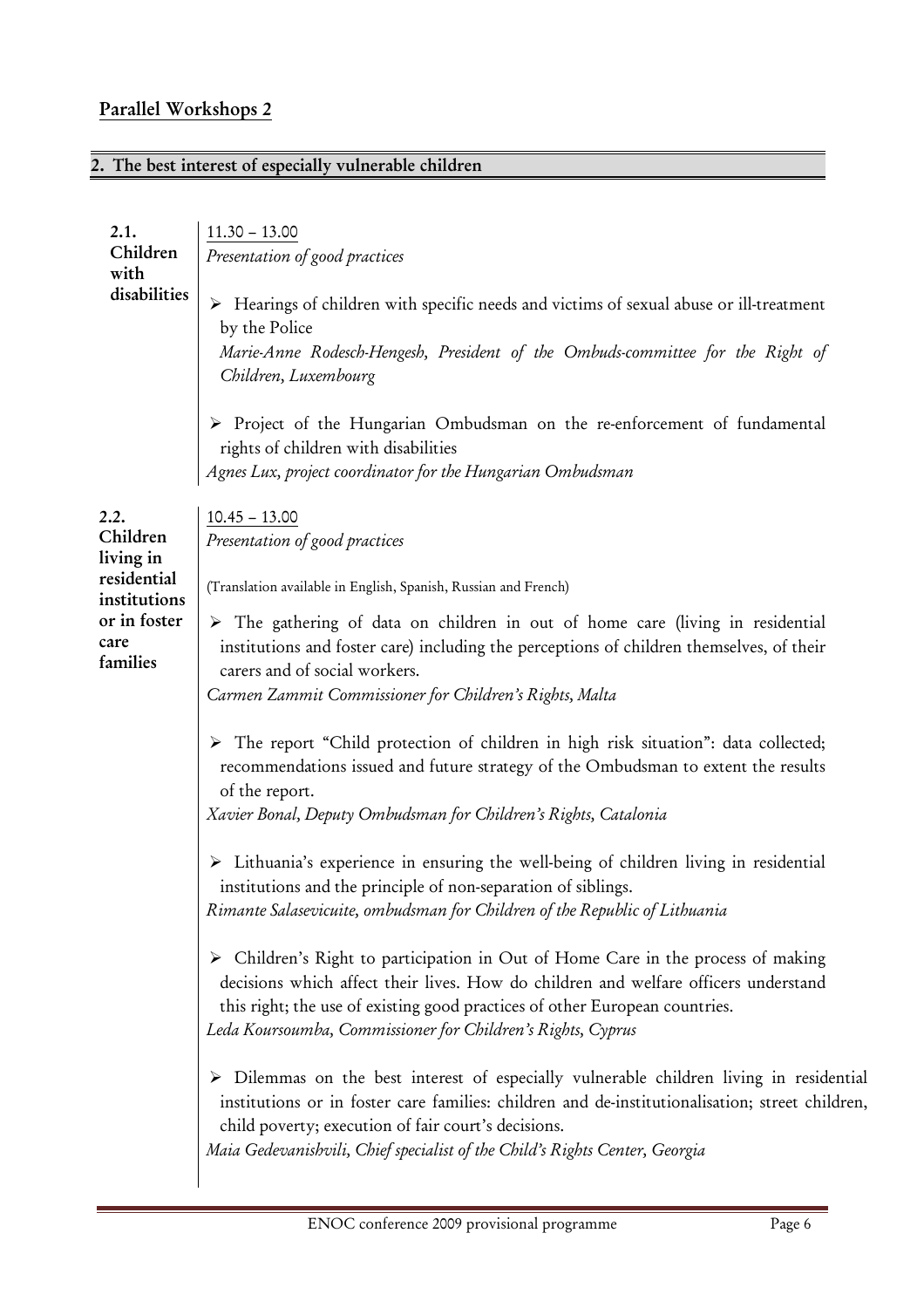| 2.3.<br>Children<br>whose<br>parents are<br>in prison | $11.15 - 13.00$<br>Presentation of good practices<br>$\triangleright$ Children assessment of the visiting facilities in the main prison in Oslo by children<br>with a parent in prison and the exchange between them, and the prison authorities.<br>Reidar Hjermann, Ombudsman for Children, Norway |
|-------------------------------------------------------|------------------------------------------------------------------------------------------------------------------------------------------------------------------------------------------------------------------------------------------------------------------------------------------------------|
|                                                       | "(In) visibility of children of imprisoned parents": the inadequate conditions for<br>children to form and maintain relationships with parents, the measures recommended<br>by the Ombudsperson for Children.<br>Tanja Opacak, Advisor for the Ombudsman for Children, Republic of Croatia           |
|                                                       | > Lithuania's experience dealing with the problem of the possibility of parental<br>authority abuse by parents in prison<br>Audrone Bedorf, Advisor for the Ombudsman for Children, Republic of Lithuania                                                                                            |

13.00 - 14.30 Lunch

### Thoughts on ENOC's priorities

### (tbc)

(Translations available in English, Spanish, Russian and French)

- 14.30 15.00 Results of the ENOC members replies on the questionnaire on ENOC priorities for the next three years
- 15.00 16.30 3 parallel workshops on ENOC priorities
- 16.30 17.00 Coffee break
- 17.00 18.00 Feedback from Workshop Rapporteurs
- 18.00 Close of second day

## **19.00 Reception at the French Senate, Luxembourg Palace**